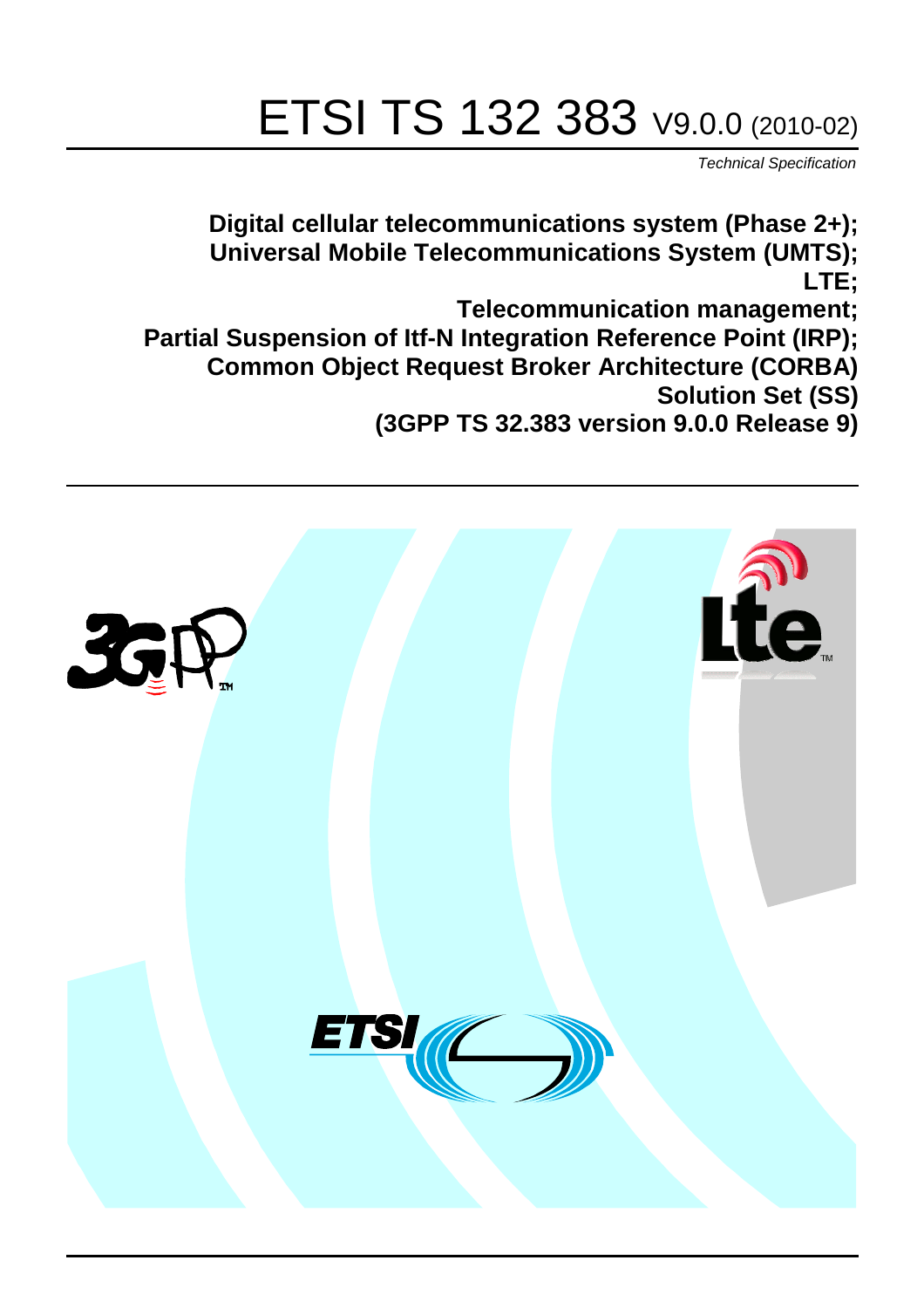Reference RTS/TSGS-0532383v900

> Keywords GSM, LTE, UMTS

#### *ETSI*

#### 650 Route des Lucioles F-06921 Sophia Antipolis Cedex - FRANCE

Tel.: +33 4 92 94 42 00 Fax: +33 4 93 65 47 16

Siret N° 348 623 562 00017 - NAF 742 C Association à but non lucratif enregistrée à la Sous-Préfecture de Grasse (06) N° 7803/88

#### *Important notice*

Individual copies of the present document can be downloaded from: [http://www.etsi.org](http://www.etsi.org/)

The present document may be made available in more than one electronic version or in print. In any case of existing or perceived difference in contents between such versions, the reference version is the Portable Document Format (PDF). In case of dispute, the reference shall be the printing on ETSI printers of the PDF version kept on a specific network drive within ETSI Secretariat.

Users of the present document should be aware that the document may be subject to revision or change of status. Information on the current status of this and other ETSI documents is available at <http://portal.etsi.org/tb/status/status.asp>

If you find errors in the present document, please send your comment to one of the following services: [http://portal.etsi.org/chaircor/ETSI\\_support.asp](http://portal.etsi.org/chaircor/ETSI_support.asp)

#### *Copyright Notification*

No part may be reproduced except as authorized by written permission. The copyright and the foregoing restriction extend to reproduction in all media.

> © European Telecommunications Standards Institute 2010. All rights reserved.

**DECT**TM, **PLUGTESTS**TM, **UMTS**TM, **TIPHON**TM, the TIPHON logo and the ETSI logo are Trade Marks of ETSI registered for the benefit of its Members.

**3GPP**TM is a Trade Mark of ETSI registered for the benefit of its Members and of the 3GPP Organizational Partners. **LTE**™ is a Trade Mark of ETSI currently being registered

for the benefit of its Members and of the 3GPP Organizational Partners.

**GSM**® and the GSM logo are Trade Marks registered and owned by the GSM Association.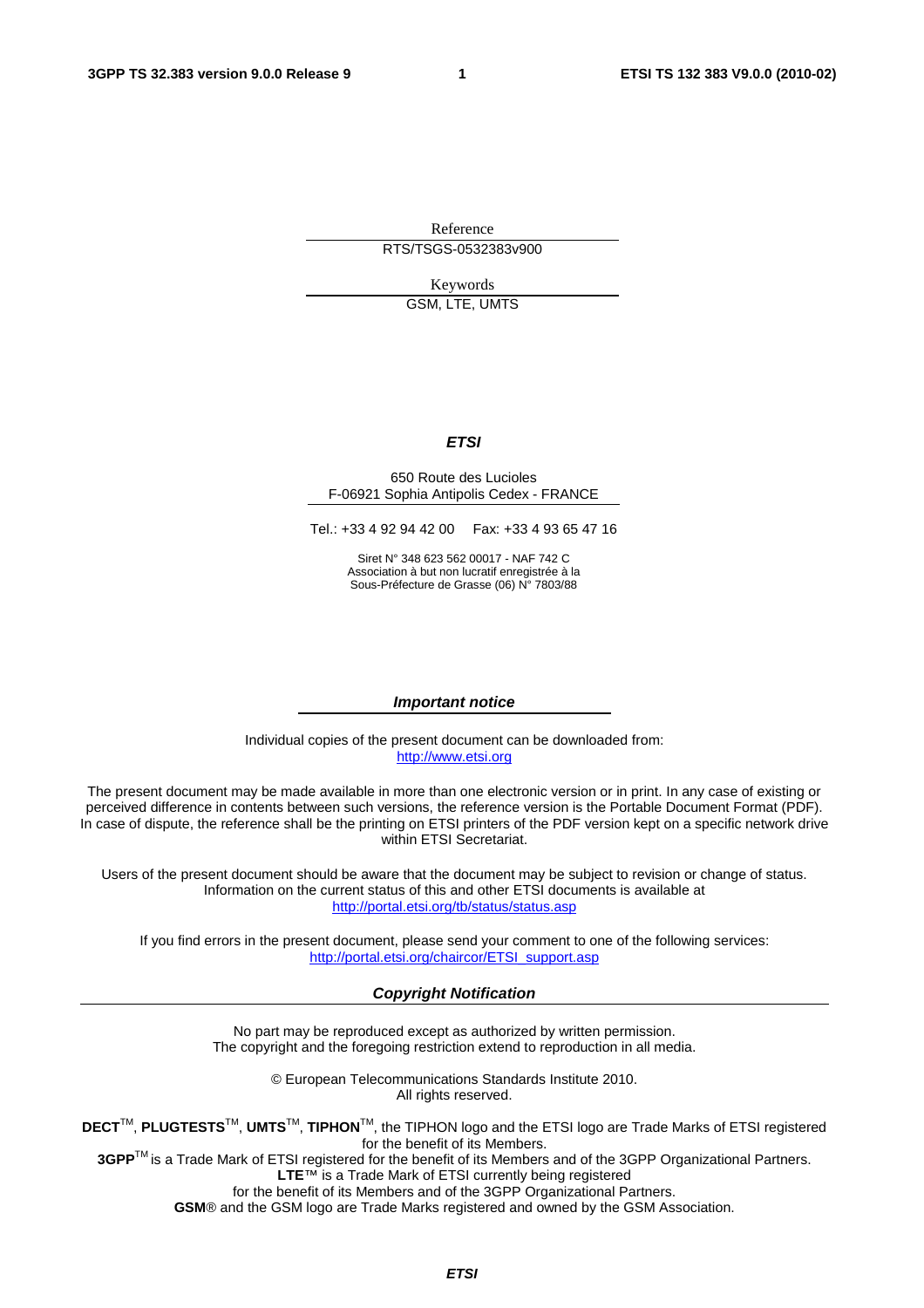# Intellectual Property Rights

IPRs essential or potentially essential to the present document may have been declared to ETSI. The information pertaining to these essential IPRs, if any, is publicly available for **ETSI members and non-members**, and can be found in ETSI SR 000 314: *"Intellectual Property Rights (IPRs); Essential, or potentially Essential, IPRs notified to ETSI in respect of ETSI standards"*, which is available from the ETSI Secretariat. Latest updates are available on the ETSI Web server [\(http://webapp.etsi.org/IPR/home.asp](http://webapp.etsi.org/IPR/home.asp)).

Pursuant to the ETSI IPR Policy, no investigation, including IPR searches, has been carried out by ETSI. No guarantee can be given as to the existence of other IPRs not referenced in ETSI SR 000 314 (or the updates on the ETSI Web server) which are, or may be, or may become, essential to the present document.

### Foreword

This Technical Specification (TS) has been produced by ETSI 3rd Generation Partnership Project (3GPP).

The present document may refer to technical specifications or reports using their 3GPP identities, UMTS identities or GSM identities. These should be interpreted as being references to the corresponding ETSI deliverables.

The cross reference between GSM, UMTS, 3GPP and ETSI identities can be found under [http://webapp.etsi.org/key/queryform.asp.](http://webapp.etsi.org/key/queryform.asp)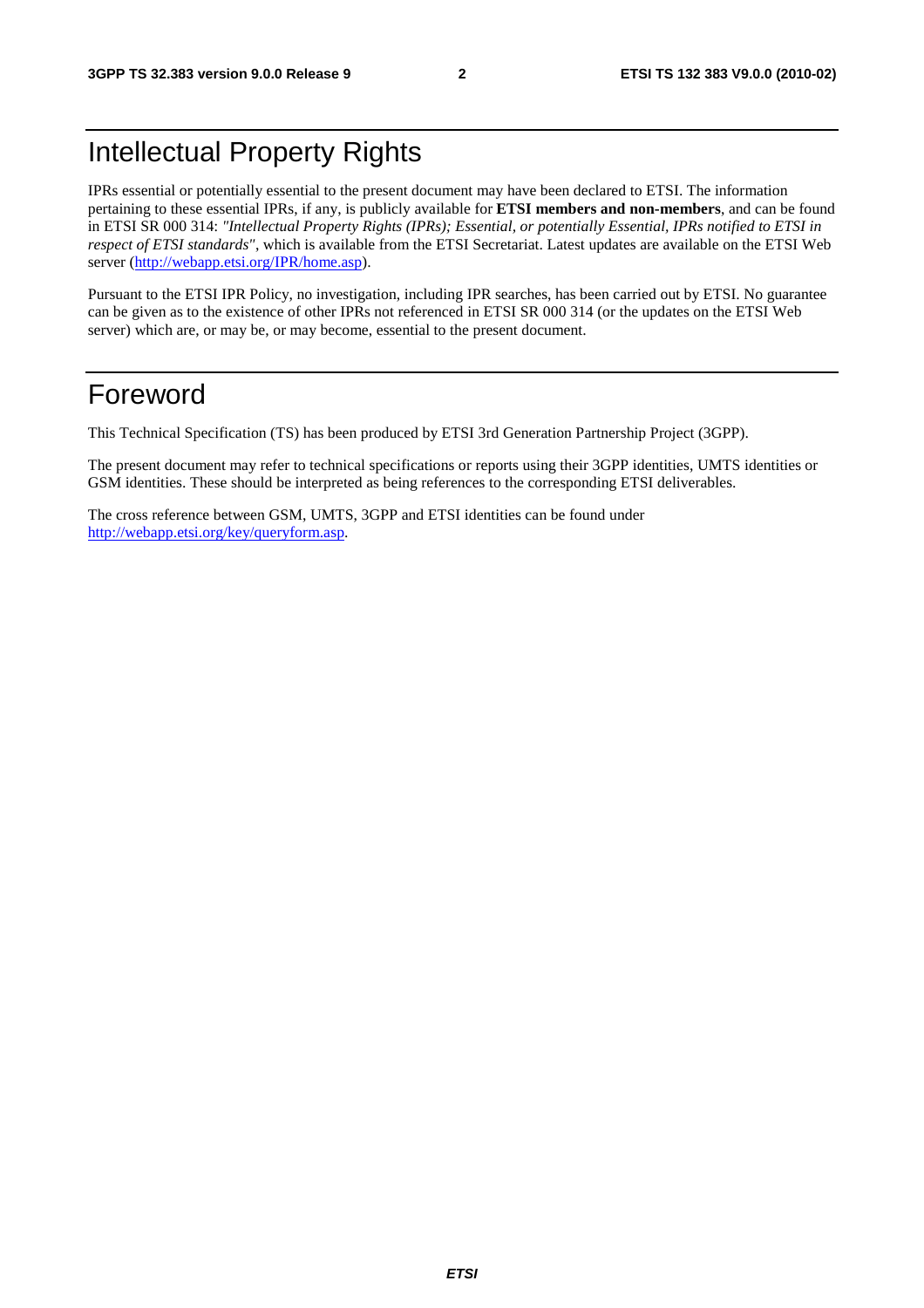$\mathbf{3}$ 

# Contents

| 1                             |  |
|-------------------------------|--|
| 2                             |  |
| 3<br>3.1<br>3.2               |  |
| $\overline{4}$                |  |
| 5<br>5.1<br>5.2<br>5.3<br>5.4 |  |
| Annex A (normative):          |  |
| A.1                           |  |
| A.2                           |  |
| A.3                           |  |
| <b>Annex B</b> (informative): |  |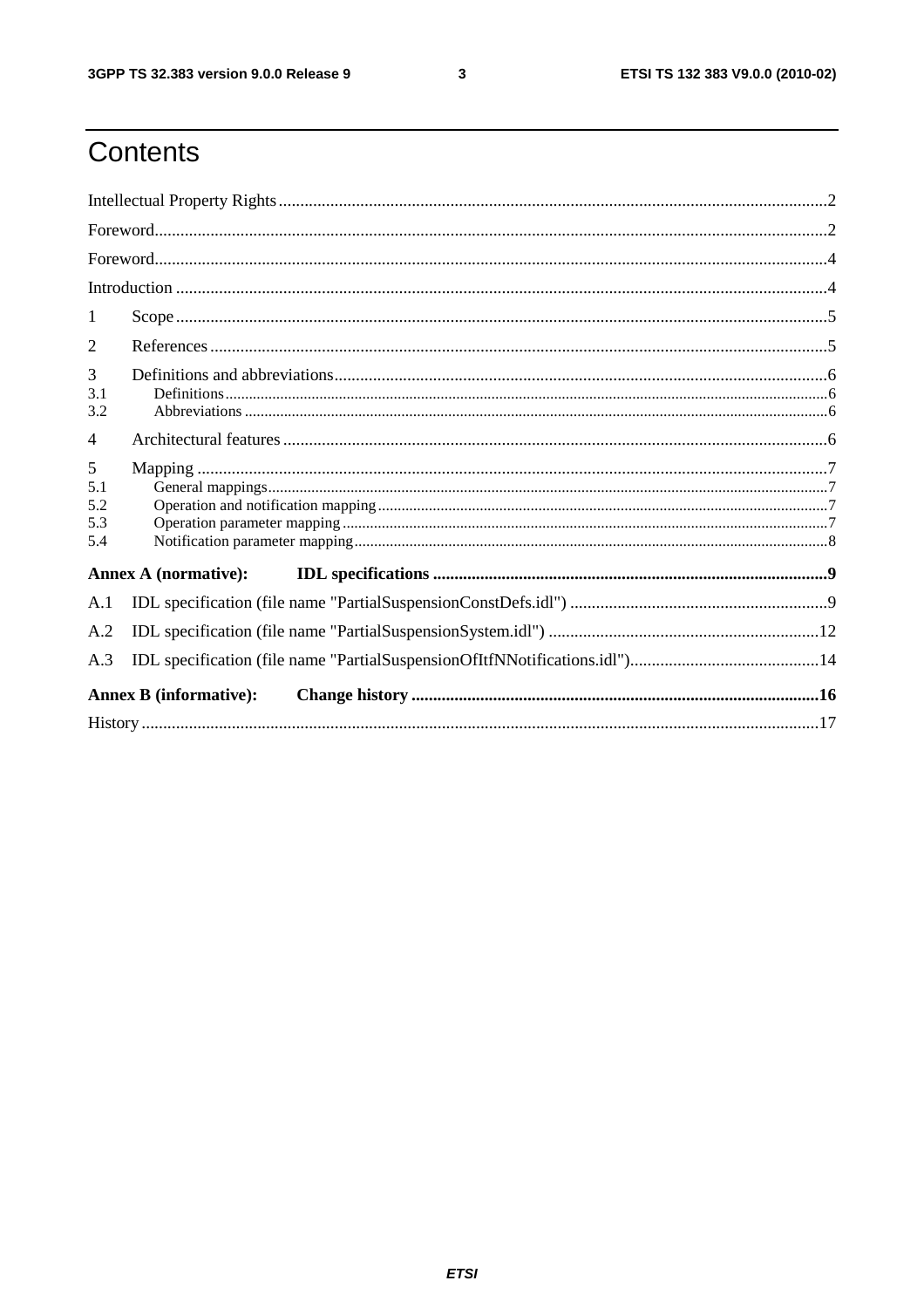### Foreword

This Technical Specification has been produced by the 3<sup>rd</sup> Generation Partnership Project (3GPP).

The contents of the present document are subject to continuing work within the TSG and may change following formal TSG approval. Should the TSG modify the contents of the present document, it will be re-released by the TSG with an identifying change of release date and an increase in version number as follows:

Version x.y.z

where:

- x the first digit:
	- 1 presented to TSG for information;
	- 2 presented to TSG for approval;
	- 3 or greater indicates TSG approved document under change control.
- y the second digit is incremented for all changes of substance, i.e. technical enhancements, corrections, updates, etc.
- z the third digit is incremented when editorial only changes have been incorporated in the document.

### Introduction

The present document is part 3 of a multi-part TS covering the 3<sup>rd</sup> Generation Partnership Project: Technical Specification Group Services and System Aspects; Telecommunication Management; Partial Suspension of Itf-N Integration Reference Point (IRP), as identified below:

- 32.381: "Partial Suspension of Itf-N Integration Reference Point (IRP); Requirements".
- 32.382: "Partial Suspension of Itf-N Integration Reference Point (IRP); Information Service (IS)".
- **32.383: "Partial Suspension of Itf-N Integration Reference Point (IRP); Common Object Request Broker Architecture (CORBA) Solution Set (SS)".**
- 32.385: Partial Suspension of Itf-N Integration Reference Point (IRP); eXtensible Markup Language (XML) definitions.

The Itf-N interface is built up by a number of Integration Reference Points (IRPs) and a related Name Convention, which realise the functional capabilities over this interface. The basic structure of the IRPs is defined in 3GPP TS 32.101 [1] and 3GPP TS 32.102 [2].

Information of an event is carried in notification. An IRPAgent (typically an EM or a NE) emits notifications (see 3GPP TS 32.302 [3]. IRPManager (typically a network management system) receives notifications. In certain scenarios floods of unwanted notifications including alarms will be sent to the IRP manager by network object instances. Thereby the interface and the management systems bear unnecessary load. Even worse: The operator's awareness is drawn away from really urgent events.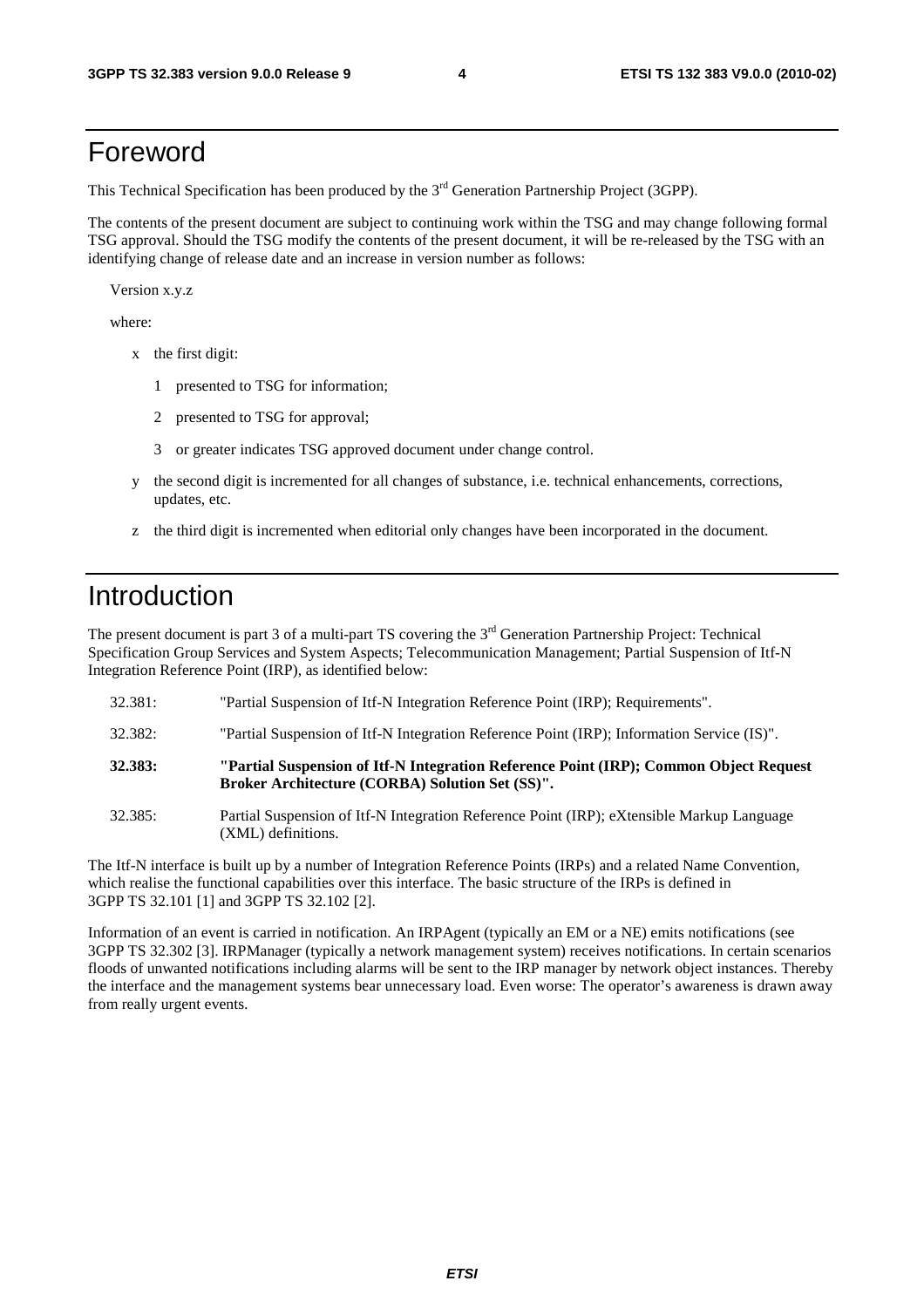### 1 Scope

The purpose of Partial Suspension of Itf-N IRP is to define an interface through which an IRPManager can suspend the forwarding of notifications via Itf-N which were generated in parts of the managed systems.

The present document is the "CORBA Solution Set" of Partial Suspension of Itf-N IRP for the IRP whose semantics is specified in Partial Suspension of Itf-N IRP Information Service (3GPP TS 32.382 [5]).

# 2 References

The following documents contain provisions that, through reference in this text, constitute provisions of the present document.

- References are either specific (identified by date of publication, edition number, version number, etc.) or non-specific.
- For a specific reference, subsequent revisions do not apply.
- For a non-specific reference, the latest version applies. In the case of a reference to a 3GPP document (including a GSM document), a non-specific reference implicitly refers to the latest version of that document in the same Release as the present document.
- [1] 3GPP TS 32.101: "Telecommunication management; Principles and high level requirements".
- [2] 3GPP TS 32.102: "Telecommunication management; Architecture".
- [3] 3GPP TS 32.302: "Telecommunication management; Configuration Management (CM); Notification Integration Reference Point (IRP): Information Service (IS)".
- [4] 3GPP TS 32.381: "Configuration Management (CM); Notification Partial Suspension of Itf-N Integration Reference Point (IRP); Requirements".
- [5] 3GPP TS 32.382: "Configuration Management (CM); Notification Partial Suspension of Itf-N Integration Reference Point (IRP); Information Service (IS)".
- [6] 3GPP TS 32.622: "Telecommunication management; Configuration Management (CM); Generic network resources Integration Reference Point (IRP); Network Resource Model (NRM)".
- [7] 3GPP TS 32.312: "Telecommunication management; Generic Integration Reference Point (IRP) management; Information Service (IS)".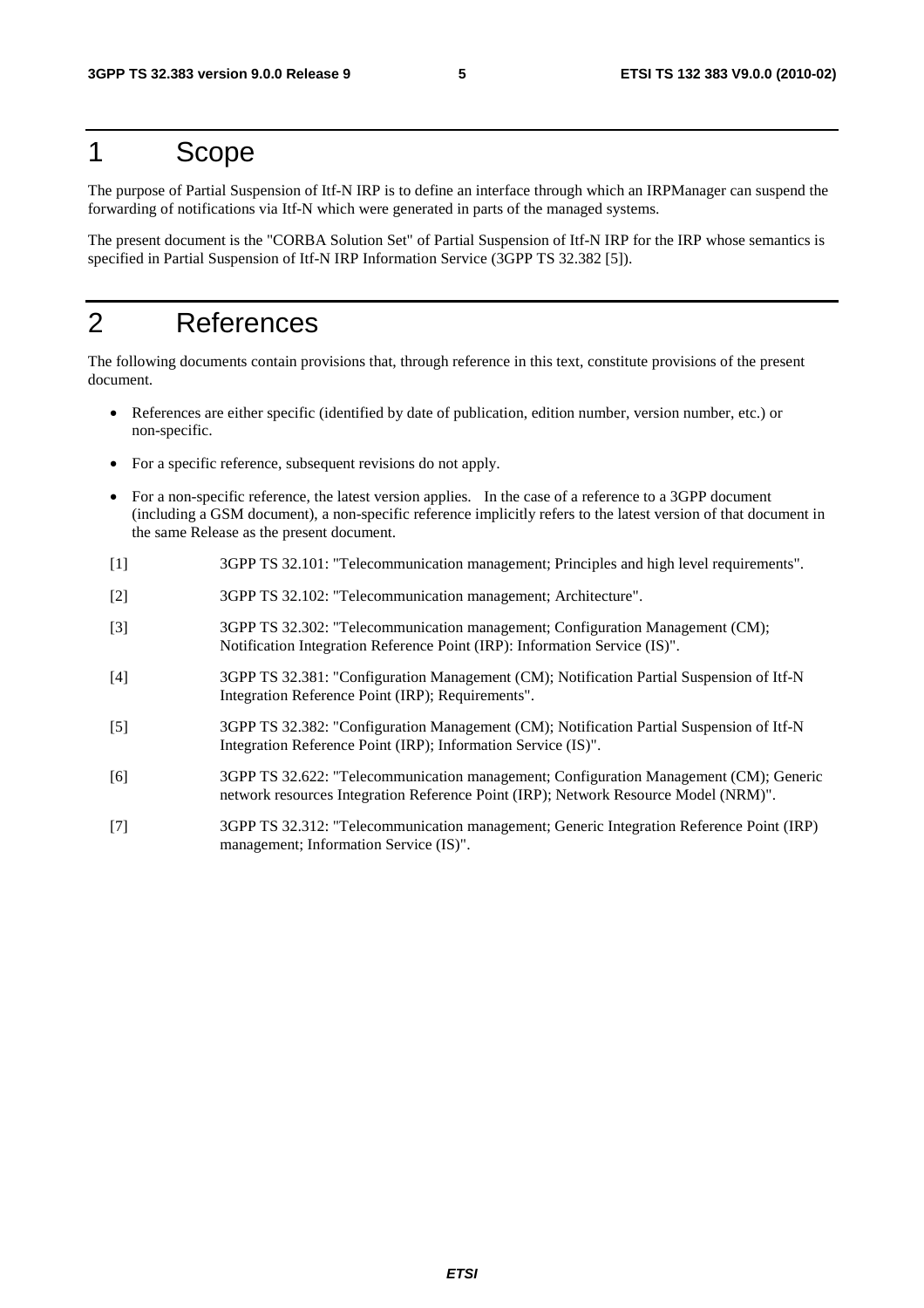# 3 Definitions and abbreviations

### 3.1 Definitions

For the purposes of the present document, the following terms and definitions apply:

**IRP:** See 3GPP TS 32.101 [1].

**IRPAgent:** See 3GPP TS 32.102 [2].

**IRPManager:** See 3GPP TS 32.102 [2].

**Suspended notification:** See 3GPP TS 32.381 [4].

**Itf-N suspended managed instance:** See 3GPP TS 32.381 [4].

**Partial suspension of Itf-N:** See 3GPP TS 32.381 [4].

### 3.2 Abbreviations

For the purposes of the present document, the following abbreviations apply:

| <b>Element Manager</b>                       |
|----------------------------------------------|
| Integration Reference Point                  |
| Information Service (see 3GPP TS 32.101 [1]) |
| Interface N                                  |
| Network Element                              |
| <b>Technical Specification</b>               |
|                                              |

# 4 Architectural features

The overall architectural feature of Partial Suspension of Itf-N IRP is specified in 3GPP TS 32.382 [5].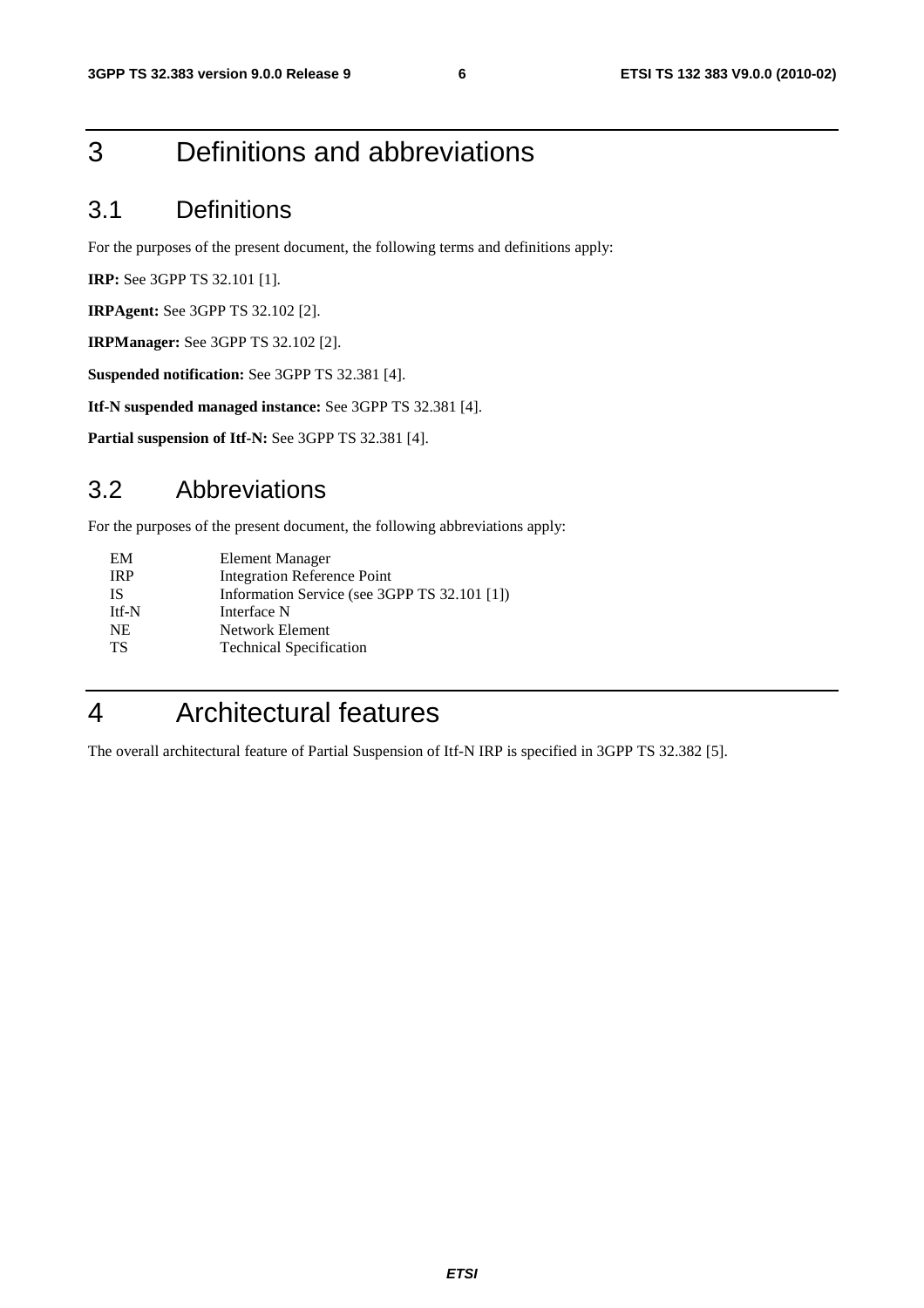# 5 Mapping

### 5.1 General mappings

Not applicable.

### 5.2 Operation and notification mapping

The Partial Suspension of Itf-N IRP: IS (see 3GPP TS 32.382 [6]) defines semantics of operations visible across the Partial Suspension of Itf-N IRP. Table 5.2-1 indicates mapping of these operations and notifications to their equivalents defined in this SS.

#### **Table 5.2-1: Mapping from IS Operation and Notification to SS equivalents**

| <b>IS Operation / Notification</b><br>(3GPP TS 32.382 [5]) | <b>SS Method</b>                       | Qualifier |
|------------------------------------------------------------|----------------------------------------|-----------|
| setPartialSuspensionOfItfN                                 | IsetPartialSuspensionOfItfN            | M         |
| removePartialSuspensionOfItfN                              | IremovePartialSuspensionOfItfN         | M         |
| readActivePartialSuspensionsOfItfN                         | IreadActivePartialSuspensionsOfItfN    |           |
| notifyChangeOfPartialSuspensionOfItfN                      | InotifyChangeOfPartialSuspensionOfItfN | M         |

### 5.3 Operation parameter mapping

The Partial Suspension of Itf-N IRP: IS (see 3GPP TS 32.382 [6]) defines semantics of parameters carried in operations across the Partial Suspension of Itf-N IRP. The following tables indicate the mapping of these parameters, as per operation, to their equivalents defined in this SS.

#### **Table 5.3-1: Mapping from IS setPartialSuspensionOfItfN parameters to SS equivalents**

| <b>IS Operation parameter</b> | <b>SS Method parameter</b>                                                                                                                                                                                                                                                                                                                            | Qualifier |
|-------------------------------|-------------------------------------------------------------------------------------------------------------------------------------------------------------------------------------------------------------------------------------------------------------------------------------------------------------------------------------------------------|-----------|
| managerReference              | PartialSuspensionConstDefs::ManagerReference                                                                                                                                                                                                                                                                                                          | М         |
| <b>baseMOInstance</b>         | PartialSuspensionConstDefs::DNOpt                                                                                                                                                                                                                                                                                                                     | O         |
| scope                         | PartialSuspensionConstDefs::ScopeTypeConditional                                                                                                                                                                                                                                                                                                      | CМ        |
| partialSuspensionId           | PartialSuspensionConstDefs::PartialSuspensionIdConditional                                                                                                                                                                                                                                                                                            | CМ        |
|                               | conflictingPartialSuspensionList   PartialSuspensionConstDefs::PartialSuspensionListConditional                                                                                                                                                                                                                                                       | CМ        |
| activationTime                | PartialSuspensionConstDefs::ActivationTimeOpt                                                                                                                                                                                                                                                                                                         | O         |
| status                        | Exceptions:<br>PartialSuspensionConstDefs::SetPartialSuspensionOfItfN<br>PartialSuspensionConstDefs::AtLeastOneInstanceAlreadySuspended<br>GenericIRPManagementSystem::ParameterNotSupported,<br>GenericIRPManagementSystem::InvalidParameter,<br>GenericIRPManagementSystem::ValueNotSupported,<br>GenericIRPManagementSystem::OperationNotSupported | M         |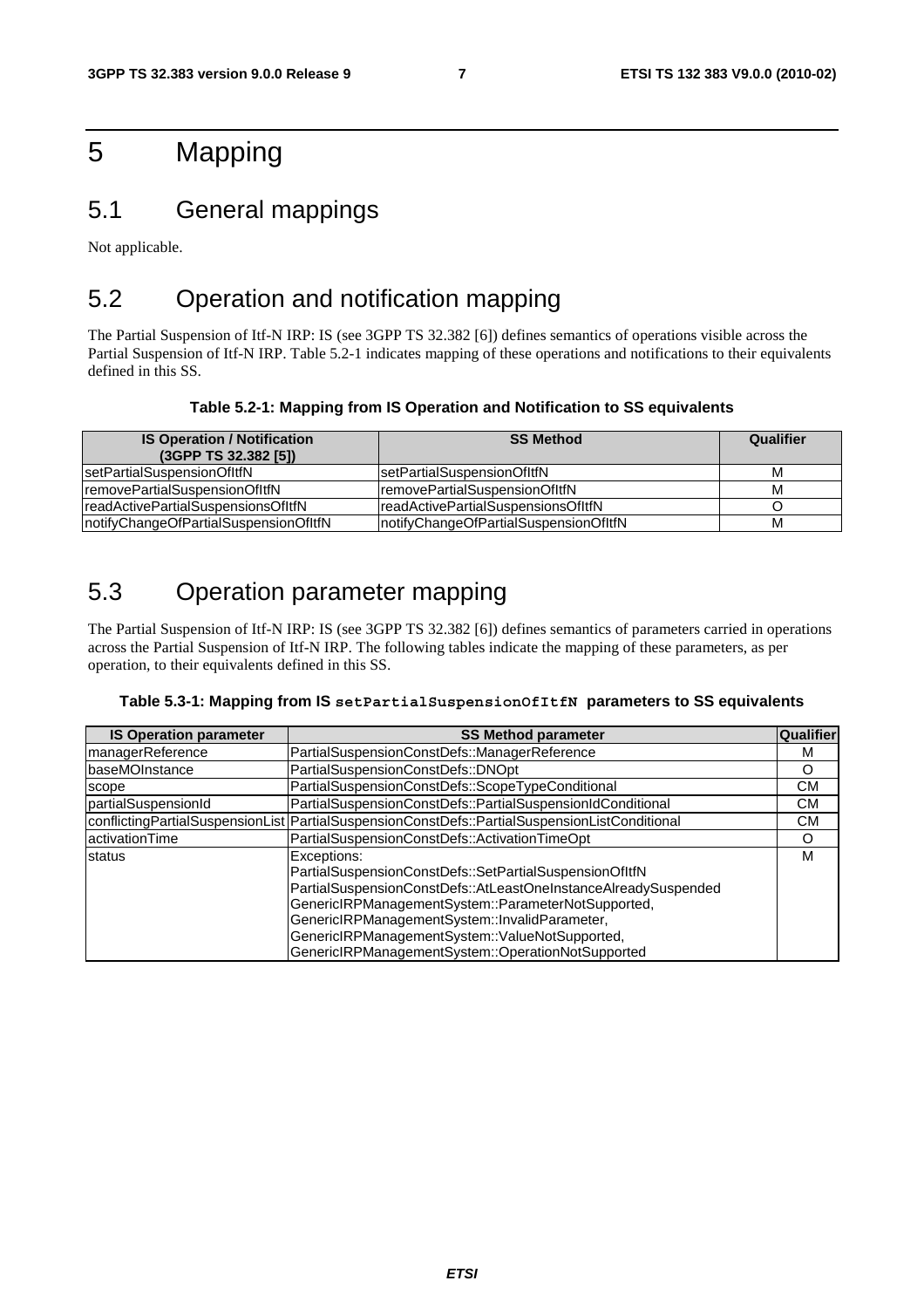|  | Table 5.3-2: Mapping from IS removePartialSuspensionOfItfN parameters to SS equivalents |  |
|--|-----------------------------------------------------------------------------------------|--|
|--|-----------------------------------------------------------------------------------------|--|

| <b>IS Operation parameter</b> | <b>SS Method parameter</b>                                                                                                                                                                                                                                                             | Qualifier |
|-------------------------------|----------------------------------------------------------------------------------------------------------------------------------------------------------------------------------------------------------------------------------------------------------------------------------------|-----------|
| managerReference              | PartialSuspensionConstDefs::ManagerReference                                                                                                                                                                                                                                           | м         |
| partialSuspensionId           | PartialSuspensionConstDefs::PartialSuspensionId                                                                                                                                                                                                                                        | M         |
| status                        | Exceptions:<br>PartialSuspensionConstDefs::RemovePartialSuspensionOfItfN<br>GenericIRPManagementSystem::ParameterNotSupported,<br>GenericIRPManagementSystem::InvalidParameter,<br>GenericIRPManagementSystem::ValueNotSupported,<br>GenericIRPManagementSystem::OperationNotSupported | M         |

#### **Table 5.3-3: Mapping from IS readActivePartialSuspensionsOfItfN parameters to SS equivalents**

| <b>IS Operation parameter</b> | <b>SS Method parameter</b>                                                                                                                                                                                                                                                                  | Qualifier |
|-------------------------------|---------------------------------------------------------------------------------------------------------------------------------------------------------------------------------------------------------------------------------------------------------------------------------------------|-----------|
| activePartialSuspensionList   | PartialSuspensionConstDefs::PartialSuspensionListConditional                                                                                                                                                                                                                                | СM        |
| <b>status</b>                 | Exceptions:<br>PartialSuspensionConstDefs::ReadActivePartialSuspensionsOfItfN<br>GenericIRPManagementSystem::ParameterNotSupported,<br>GenericIRPManagementSystem::InvalidParameter,<br>GenericIRPManagementSystem::ValueNotSupported,<br>GenericIRPManagementSystem::OperationNotSupported | м         |

# 5.4 Notification parameter mapping

#### **Table 5.4-1: Mapping from IS** notifyChangeOfPartialSuspensionOfItfN **parameters to SS equivalents**

| <b>IS Operation parameter</b> | <b>SS Method parameter</b>                       | <b>Qualifier</b> |
|-------------------------------|--------------------------------------------------|------------------|
| managerReference              | PartialSuspensionConstDefs::ManagerReference     | м                |
| typeOfChange                  | PartialSuspensionConstDefs::TypeOfChange         | M                |
| partialSuspensionId           | PartialSuspensionConstDefs::PartialSuspensionId  | M                |
| <b>baseMOInstance</b>         | PartialSuspensionConstDefs::DNOpt                | CO               |
| scope                         | PartialSuspensionConstDefs::ScopeTypeConditional | <b>CM</b>        |
| activationTime                | PartialSuspensionConstDefs::ActivationTimeOpt    | CO               |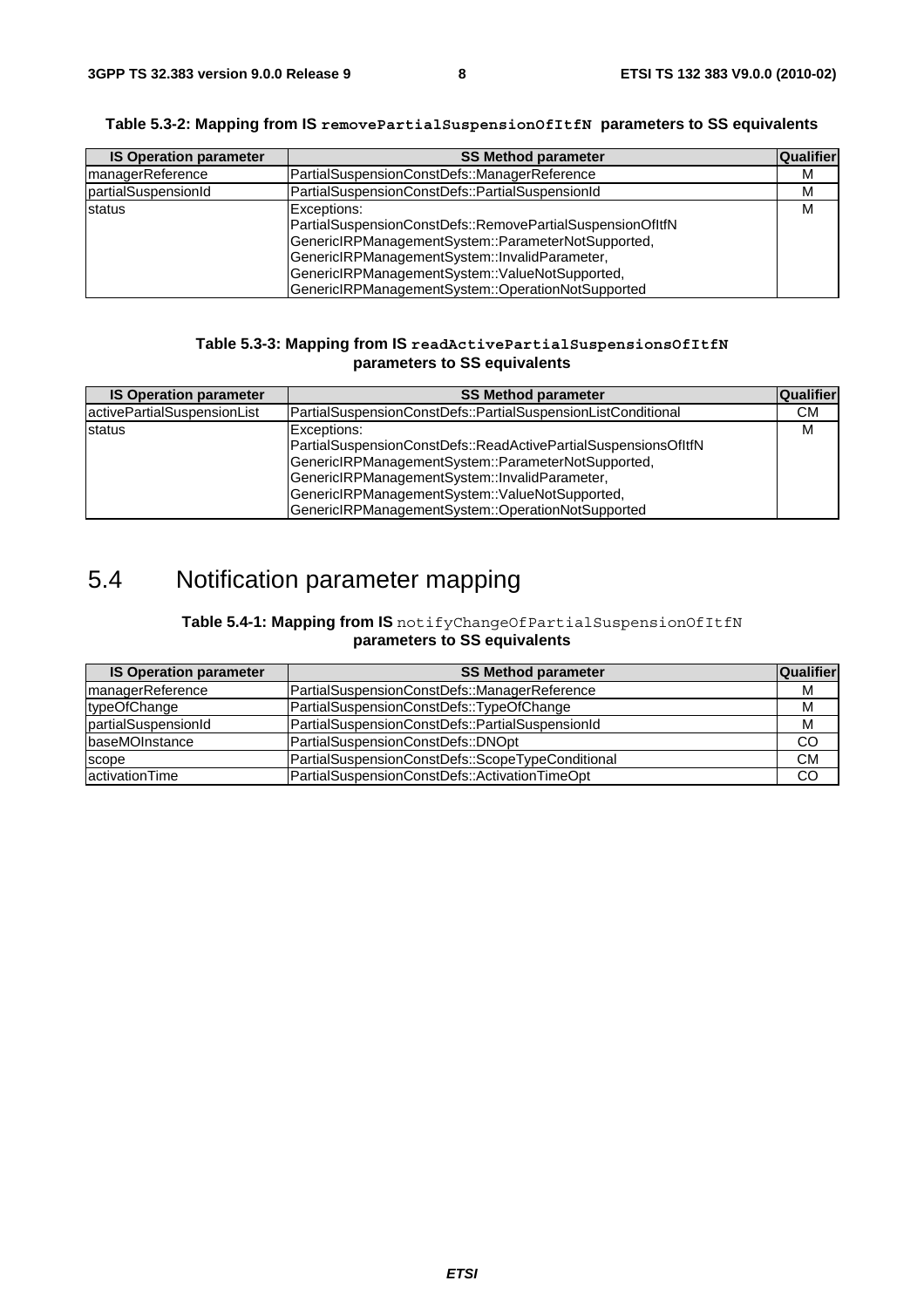# Annex A (normative): IDL specifications

// File: PartialSuspensionConstDefs.idl

## A.1 IDL specification (file name "PartialSuspensionConstDefs.idl")

```
#ifndef _PARTIAL_SUSPENSION_CONST_DEFS_IDL_ 
#define _PARTIAL_SUSPENSION_CONST_DEFS_IDL_ 
#include <TimeBase.idl> 
#include <KernelCmConstDefs.idl> 
#include <NotificationIRPConstDefs.idl> 
// This statement must appear after all include statements 
#pragma prefix "3gppsa5.org" 
/* ## Module: PartialSuspensionConstDefs */ 
module PartialSuspensionConstDefs 
{ 
/******************************************************************/ 
/* definition of types used in operations for Partial Suspension: */ 
/******************************************************************/ 
/* types used in several operations: */ 
    typedef string ManagerReference; 
    typedef string PartialSuspensionId; 
/*
    PartialSuspensionIdConditional is a type carrying a conditional parameter. 
    The boolean shall be TRUE, if the condition described in TS 32.382 is fulfilled. 
    In this case the value is present. Otherwise the value is be absent. 
    */ 
   union PartialSuspensionIdConditional switch (boolean) 
    { 
       case TRUE: PartialSuspensionId value; 
    }; 
/*
   DNOpt is a type carrying an optional parameter. 
    If the boolean is TRUE, then the value is present. 
    Otherwise the value is absent. 
    */ 
   union DNOpt switch (boolean) 
    { 
       case TRUE: KernelCmConstDefs::DN value; 
    }; 
/*
    ScopeTypeConditional is a type carrying a conditional parameter. 
    The boolean shall be TRUE, if the condition described in TS 32.382 is fulfilled. 
    In this case the value is present. Otherwise the value is be absent. 
    */ 
   union ScopeTypeConditional switch (boolean) 
    { 
       case TRUE: KernelCmConstDefs::ScopeType value; 
    };
```

```
typedef TimeBase::UtcT ActivationTime;
```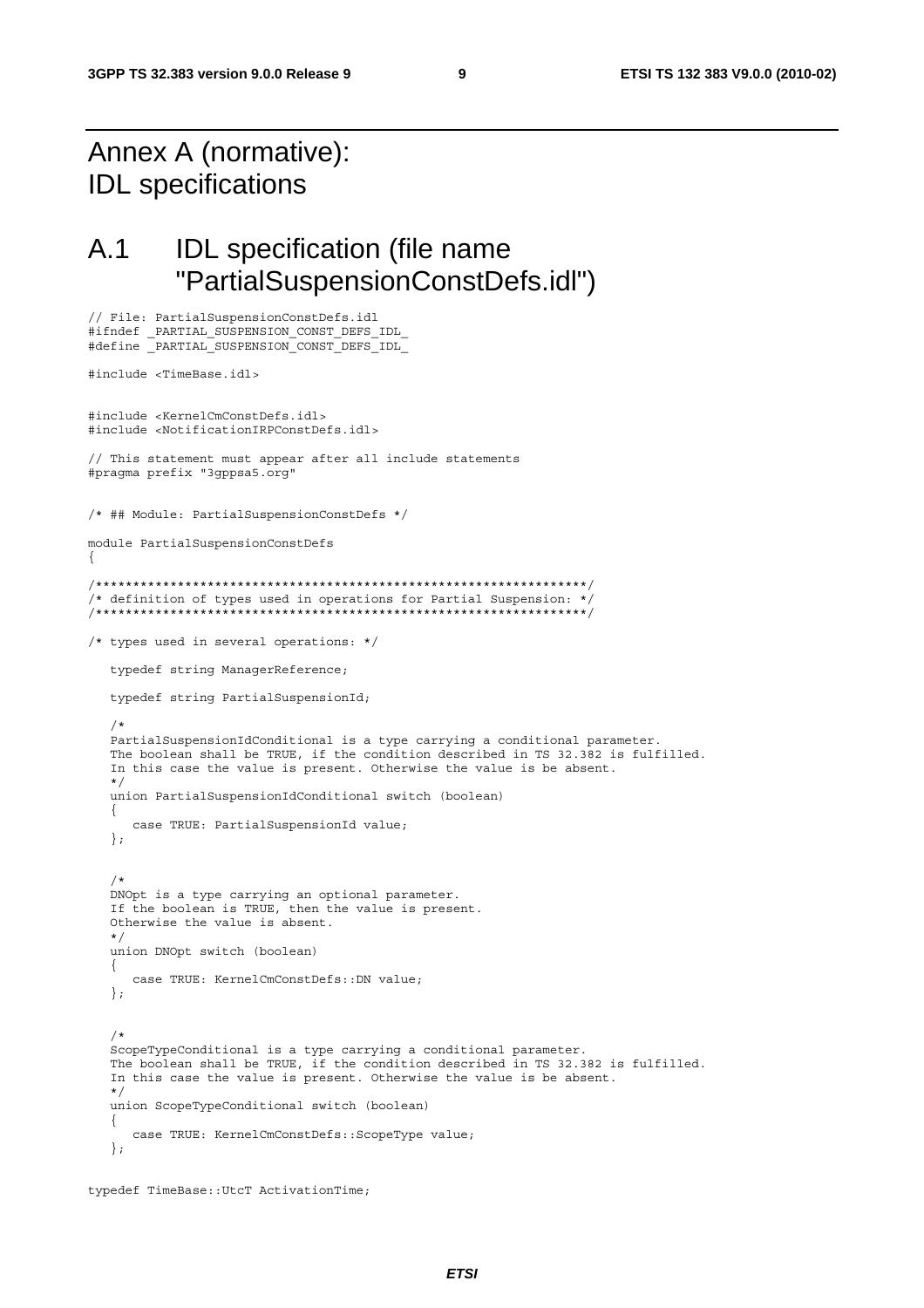```
 /* 
    ActivationTimeOpt is a type carrying an optional parameter. 
    If the boolean is TRUE, then the value is present. 
    Otherwise the value is absent. 
    */ 
    union ActivationTimeOpt switch (boolean) 
    { 
      case TRUE: ActivationTime value; 
    }; 
    struct PartialSuspensionParameter 
\left\{ \begin{array}{ccc} 1 & 1 \\ 1 & 1 \end{array} \right\} KernelCmConstDefs::DN baseObjectInstance; 
       KernelCmConstDefs::ScopeType scope; 
       ActivationTimeOpt activationTime; 
       }; 
    typedef sequence<PartialSuspensionParameter> PartialSuspensionParameterList; 
    /* 
    PartialSuspensionParameterListConditional is a type carrying a conditional parameter. 
    The boolean shall be TRUE, if the condition described in TS 32.382 is fulfilled. 
    In this case the value is present. Otherwise the value is be absent. 
    */ 
   union PartialSuspensionParameterListConditional switch (boolean) 
    { 
      case TRUE: PartialSuspensionParameterList value; 
    }; 
    struct PartialSuspension 
      \left\{ \right. PartialSuspensionId partialSuspensionId; 
       PartialSuspensionParameterListConditional partialSuspensionParameterList; 
       }; 
    typedef sequence<PartialSuspension> PartialSuspensionList; 
    /* 
    PartialSuspensionListConditional is a type carrying a conditional parameter. 
    The boolean shall be TRUE, if the condition described in TS 32.382 is fulfilled. 
    In this case the value is present. Otherwise the value is be absent. 
    */ 
   union PartialSuspensionListConditional switch (boolean) 
    { 
       case TRUE: PartialSuspensionList value; 
    }; 
    enum Status {SUCCESS, FAILURE}; 
   enum TypeOfChange { SET PARTIAL SUSPENSION, REMOVE PARTIAL SUSPENSION };
/* types used in operation setPartialSuspensionOfItfN: */ 
    /* no typedef specifically for this operation */ 
/* types used in operation removePartialSuspensionOfItfN: */ 
    /* no typedef specifically for this operation */ 
/* types used in operation readActivePartialSuspensionsOfItfN: */ 
    /* no typedef specifically for this operation */ 
/*******************************************************************/ 
/* definition of types in nofications for partial suspension :: */ 
/*******************************************************************/ 
interface AttributeNameValue
```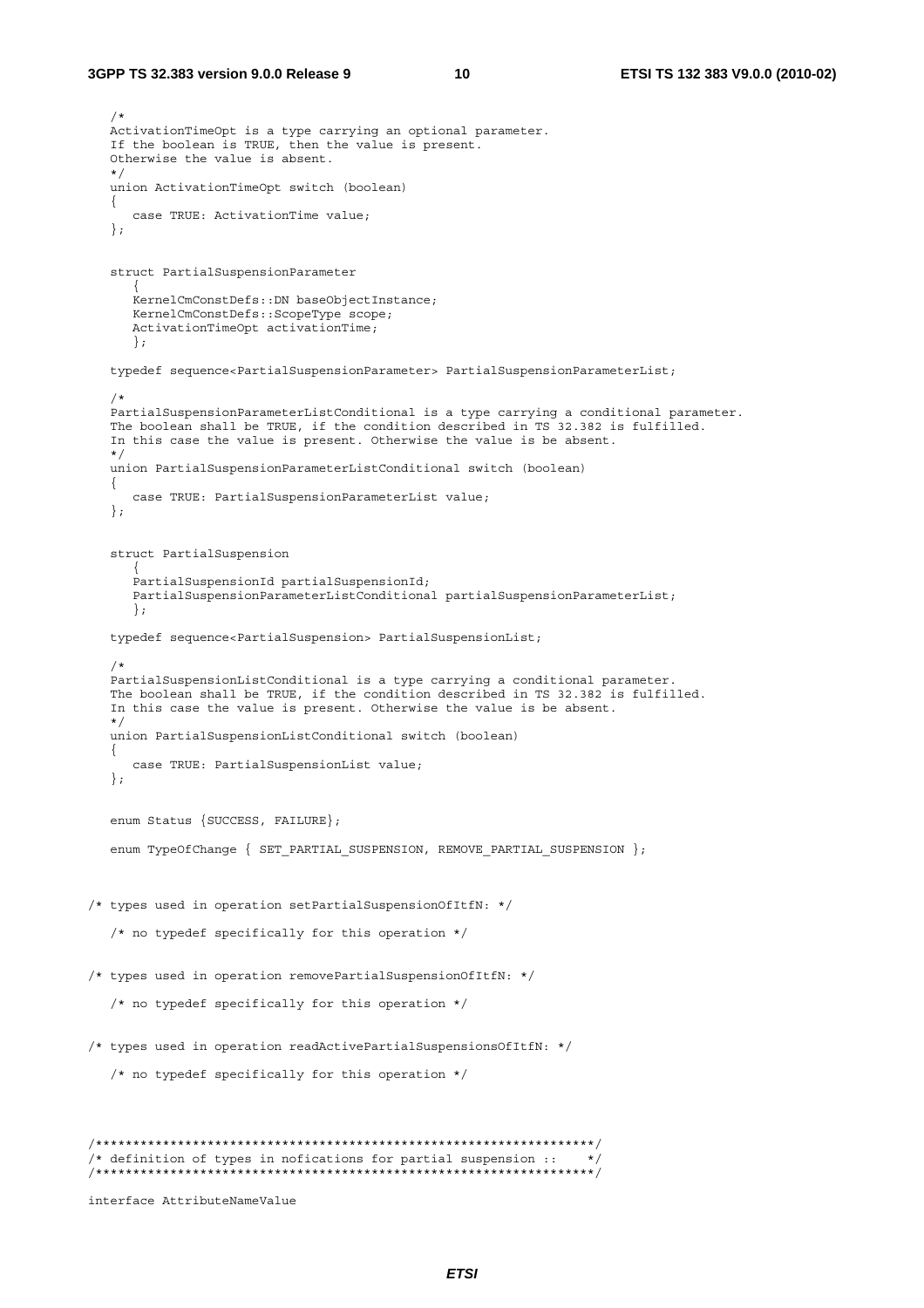```
 { 
   const string MANAGER_REFERENCE = "MANAGER_REFERENCE"; 
const string TYPE OF CHANGE = "TYPE OF CHANGE";
 const string PARTIAL_SUSPENSION_ID = "PARTIAL_SUSPENSION_ID"; 
 const string BASE_MO_INSTANCE = "BASE_MO_INSTANCE"; 
 const string SCOPE = "SCOPE"; 
  const string ACTIVATION TIME = "ACTIVATION TIME";
   }; 
/* types used in notification notifyChangeOfPartialSuspensionOfItfN: */
```

```
\prime\star no typedef specifically for this notfication \star/
```
};

#endif // \_PARTIAL\_SUSPENSION\_CONST\_DEFS\_IDL\_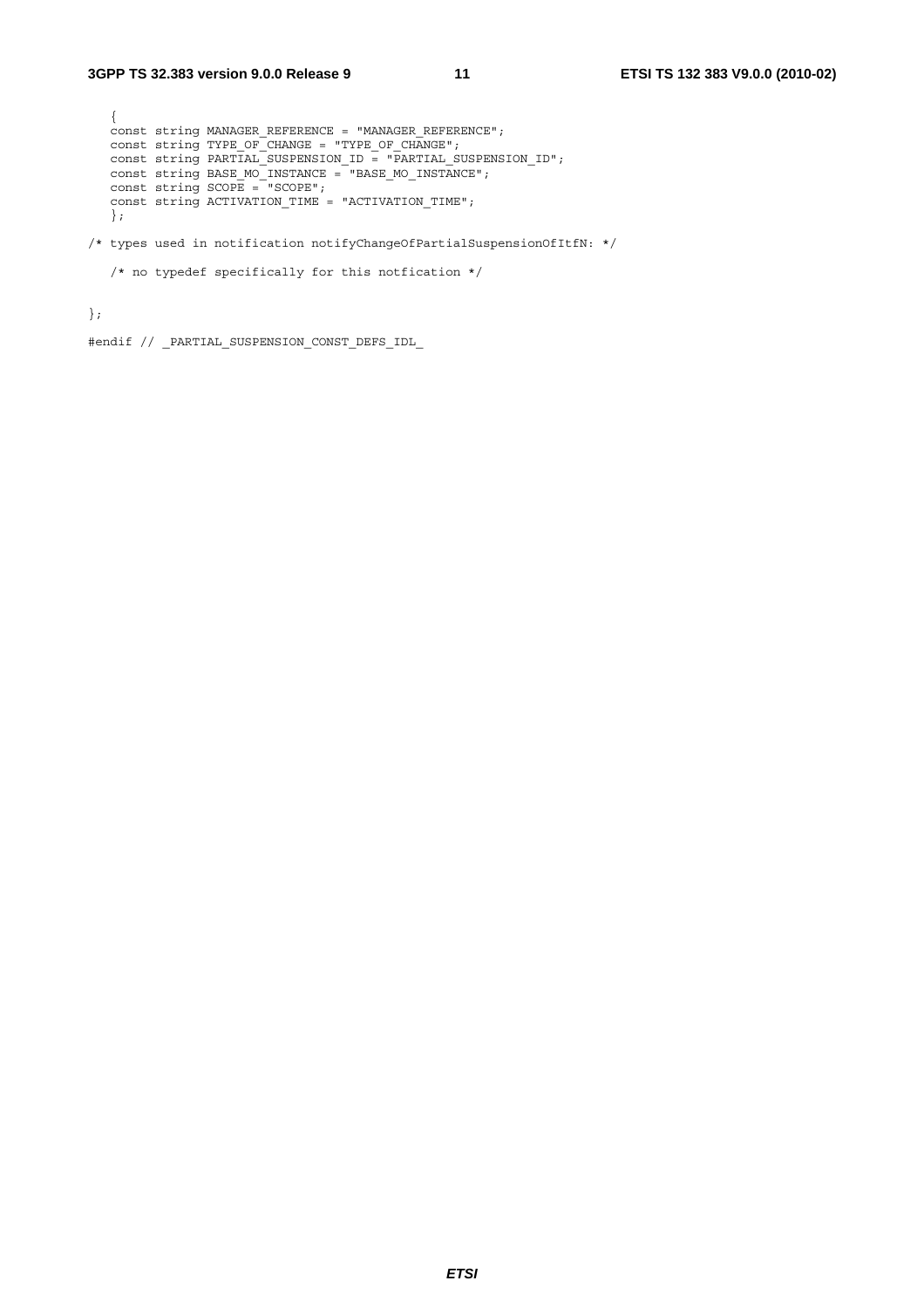```
A.2 IDL specification (file name 
       "PartialSuspensionSystem.idl")
```

```
//File: PartialSuspensionSystem.idl 
#ifndef _PARTIAL_SUPENSION_IRP_SYSTEM_IDL_ 
#define _PARTIAL_SUPENSION_IRP_SYSTEM_IDL_ 
#include <PartialSuspensionConstDefs.idl> 
#include <GenericIRPManagementSystem.idl> 
// This statement must appear after all include statements 
#pragma prefix "3gppsa5.org" 
/* ## Module: PartialSuspensionSystem */ 
module PartialSuspensionSystem 
{ 
    /* 
    If the system fails to complete an operation, then it can provide a reason 
    to qualify the exception. The semantics carried in this reason are outside 
    the scope of the present document. 
    */ 
   exception SetPartialSuspensionOfItfN { string reason; };
   exception RemovePartialSuspensionOfItfN { string reason; };
   exception ReadActivePartialSuspensionsOfItfN { string reason; };
    interface partialSuspension 
\{ /* for the purpose of this operation see 3GPP TS 32.382 */ 
       PartialSuspensionConstDefs::Status setPartialSuspensionOfItfN 
\overline{a} in PartialSuspensionConstDefs::ManagerReference managerReference, 
          in PartialSuspensionConstDefs::DNOpt baseMOInstance, 
          in PartialSuspensionConstDefs::ScopeTypeConditional scope, 
          out PartialSuspensionConstDefs::PartialSuspensionIdConditional partialSuspensionId, 
          out PartialSuspensionConstDefs::PartialSuspensionListConditional 
              conflictingPartialSuspensionList, 
          out PartialSuspensionConstDefs::ActivationTimeOpt activationTime 
          ) 
       raises 
\overline{a} SetPartialSuspensionOfItfN, 
          GenericIRPManagementSystem::ParameterNotSupported, 
          GenericIRPManagementSystem::InvalidParameter, 
          GenericIRPManagementSystem::ValueNotSupported, 
          GenericIRPManagementSystem::OperationNotSupported 
          ); 
       /* for the purpose of this operation see 3GPP TS 32.382 */ 
       PartialSuspensionConstDefs::Status removePartialSuspensionOfItfN 
\overline{a} in PartialSuspensionConstDefs::ManagerReference managerReference, 
          in PartialSuspensionConstDefs::PartialSuspensionId partialSuspensionId 
 ) 
       raises 
\overline{a} RemovePartialSuspensionOfItfN, 
          GenericIRPManagementSystem::ParameterNotSupported, 
          GenericIRPManagementSystem::InvalidParameter, 
          GenericIRPManagementSystem::ValueNotSupported, 
          GenericIRPManagementSystem::OperationNotSupported 
          ); 
       /* for the purpose of this operation see 3GPP TS 32.382 */ 
       PartialSuspensionConstDefs::Status readActivePartialSuspensionsOfItfN 
\overline{a} out PartialSuspensionConstDefs::PartialSuspensionListConditional 
                 activePartialPuspensionList 
 ) 
       raises
```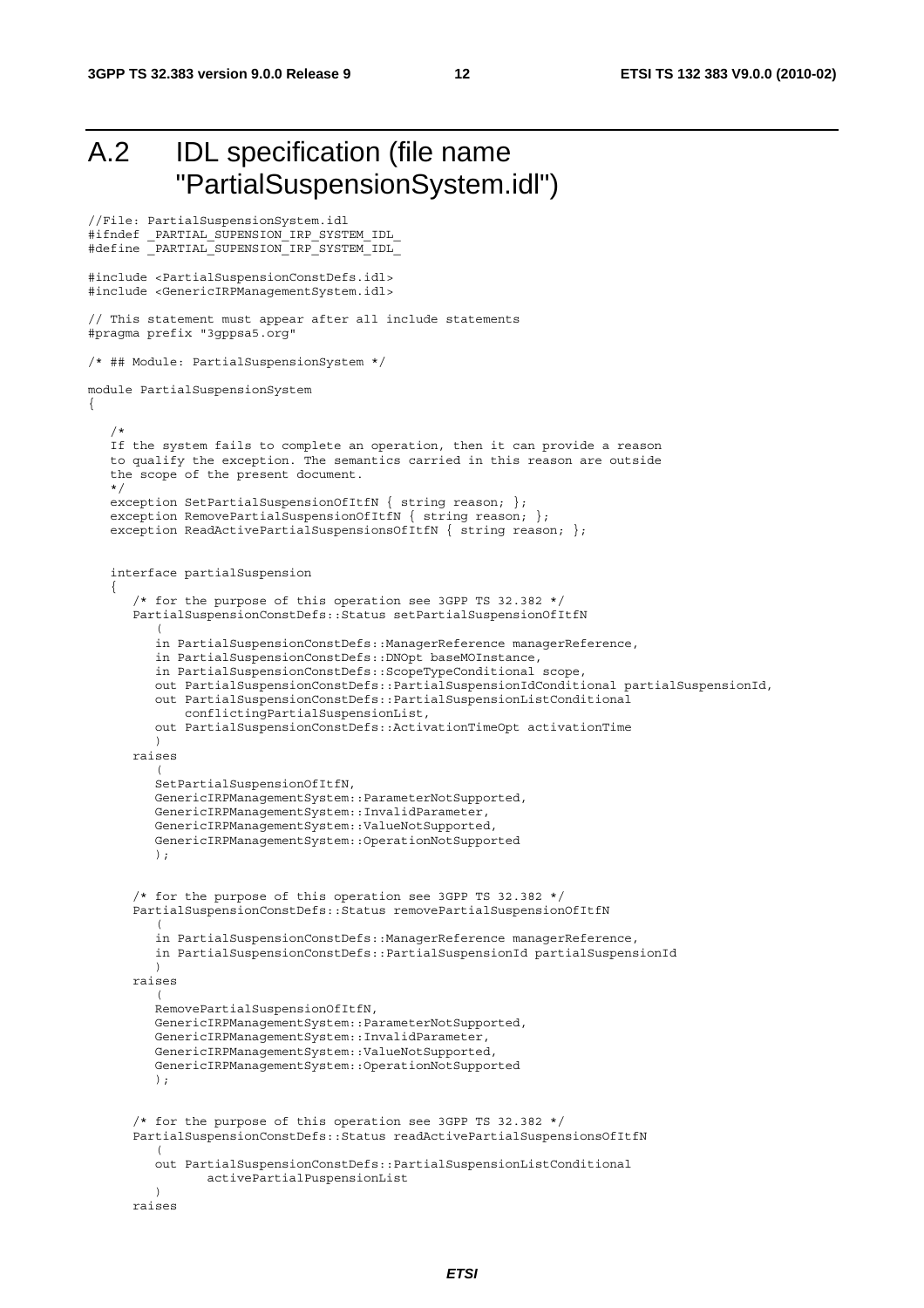```
 ( 
         ReadActivePartialSuspensionsOfItfN, 
 GenericIRPManagementSystem::ParameterNotSupported, 
 GenericIRPManagementSystem::InvalidParameter, 
 GenericIRPManagementSystem::ValueNotSupported, 
         GenericIRPManagementSystem::OperationNotSupported 
         ); 
   };
```
};

#endif // \_PARTIAL\_SUPENSION\_IRP\_SYSTEM\_IDL\_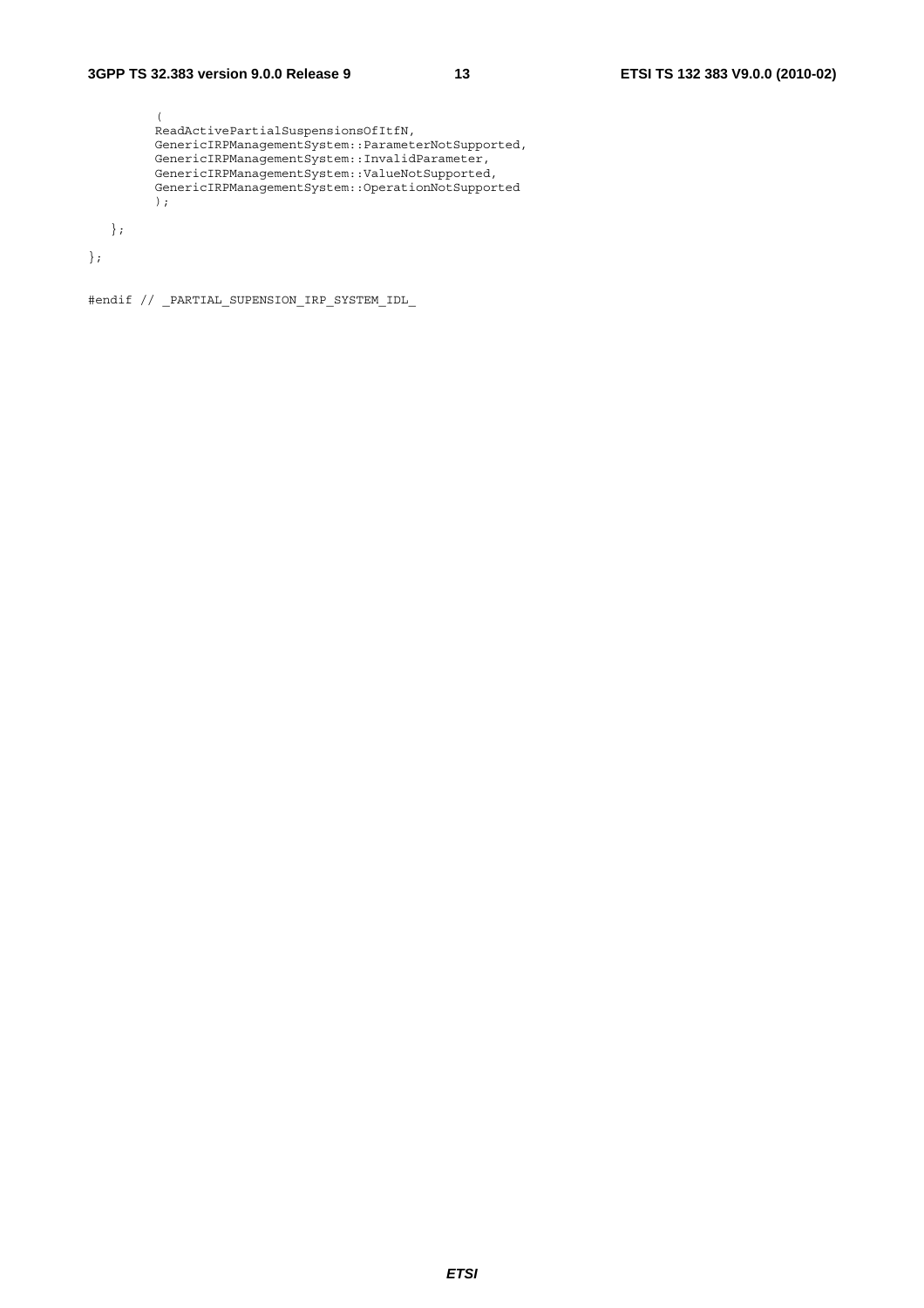```
A.3 IDL specification (file name 
            "PartialSuspensionOfItfNNotifications.idl") 
//File: PartialSuspensionOfItfNNotifications.idl 
#ifndef _PARTIAL_SUSPENSION_OF_ITFN_NOTIFICATIONS_IDL_ 
#define _PARTIAL_SUSPENSION_OF_ITFN_NOTIFICATIONS_IDL_ 
#include <PartialSuspensionConstDefs.idl> 
#include <NotificationIRPNotifications.idl> 
// This statement must appear after all include statements 
#pragma prefix "3gppsa5.org" 
/* ## Module: PartialSuspensionOfItfNNotifications 
This contains the specification of notifications of Partial Suspension of Itf-N. 
========================================================================== 
*/ 
module PartialSuspensionOfItfNNotifications 
{ 
    /* Constant definitions for the notifyChangeOfPartialSuspensionOfItfN notification */ 
    interface notifyChangeOfPartialSuspensionOfItfN: NotificationIRPNotifications::Notify 
\{const string EVENT TYPE = "notifyChangeOfPartialSuspensionOfItfN";
 /** 
       * This constant defines the name of the ManagerReference property, 
      * which is transported in the filterable body fields.
      * The data type for the value of this property is
       * PartialSuspensionConstDefs::ManagerReference. 
       */ 
      const string MANAGER REFERENCE =
          PartialSuspensionConstDefs::AttributeNameValue::MANAGER_REFERENCE; 
       /** 
       * This constant defines the name of the TypeOfChange property, 
       * which is transported in the filterable_body fields. 
       * The data type for the value of this property is 
       * PartialSuspensionConstDefs::TypeOfChange. 
       */ 
      const string TYPE OF CHANGE =
          PartialSuspensionConstDefs::AttributeNameValue::TYPE_OF_CHANGE; 
       /** 
       * This constant defines the name of the PartialSuspensionId property, 
      * which is transported in the filterable body fields.
       * The data type for the value of this property is 
       * PartialSuspensionConstDefs::PartialSuspensionId. 
       */ 
      const string PARTIAL SUSPENSION ID =
         PartialSuspensionConstDefs::AttributeNameValue::PARTIAL_SUSPENSION_ID;
 /** 
       * This constant defines the name of the BaseMOInstance property, 
       * which is transported in the filterable_body fields. 
       * The data type for the value of this property is 
       * PartialSuspensionConstDefs::DNOpt. 
       */ 
       const string BASE_MO_INSTANCE = 
          PartialSuspensionConstDefs::AttributeNameValue::BASE_MO_INSTANCE; 
       /** 
       * This constant defines the name of the Scope property, 
       * which is transported in the filterable_body fields. 
       * The data type for the value of this property is 
       * PartialSuspensionConstDefs::ScopeTypeConditional. 
       */ 
       const string SCOPE = 
          PartialSuspensionConstDefs::AttributeNameValue::SCOPE;
```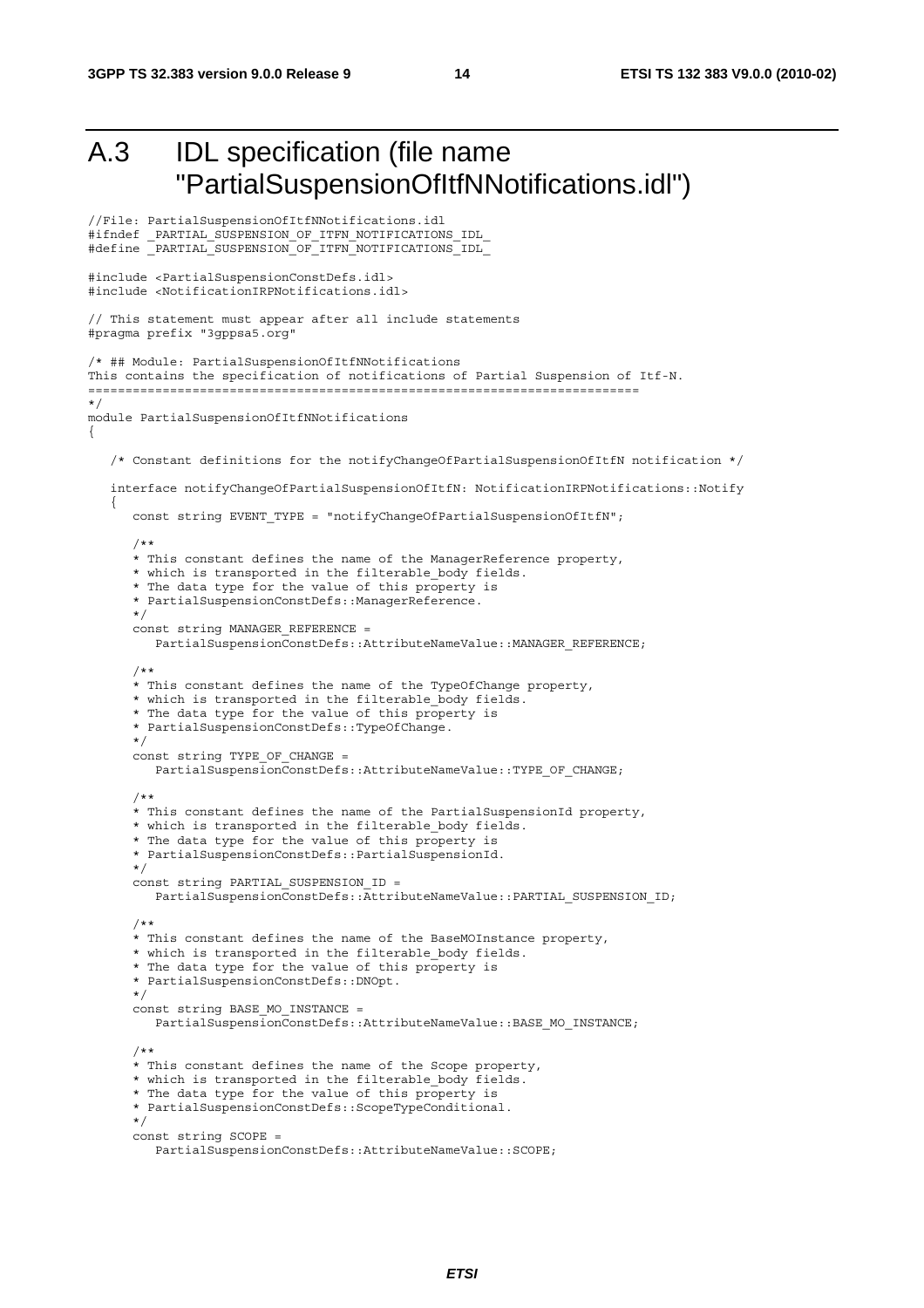#### **3GPP TS 32.383 version 9.0.0 Release 9 15 ETSI TS 132 383 V9.0.0 (2010-02)**

```
 /** 
 * This constant defines the name of the ActivationTime property, 
 * which is transported in the filterable_body fields. 
 * The data type for the value of this property is 
 * PartialSuspensionConstDefs::ActivationTimeOpt. 
      */ 
 const string ACTIVATION_TIME = 
 PartialSuspensionConstDefs::AttributeNameValue::ACTIVATION_TIME; 
   };
```
};

#endif // \_PARTIAL\_SUSPENSION\_OF\_ITFN\_NOTIFICATIONS\_IDL\_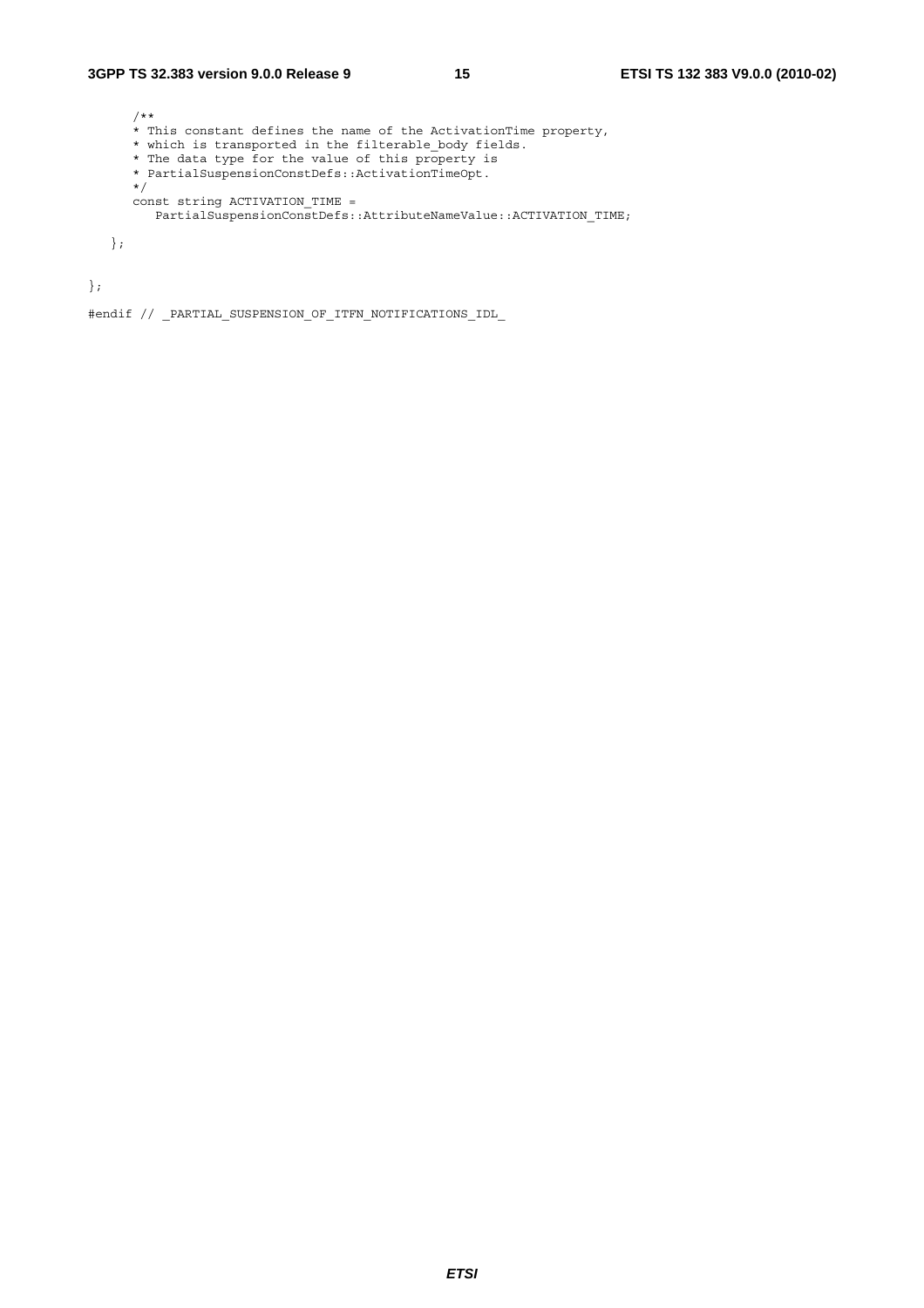# Annex B (informative): Change history

| <b>Change history</b> |                  |                          |           |                          |                                 |       |       |            |
|-----------------------|------------------|--------------------------|-----------|--------------------------|---------------------------------|-------|-------|------------|
| Date                  | TSG #            | <b>TSG Doc.</b>          | <b>CR</b> | R                        | <b>Subiect/Comment</b>          | Cat   | Old   | <b>New</b> |
| <b>Mar 2007</b>       | -35<br><b>SA</b> | SP-070060                | $- -$     | $- -$                    | Submitted to SA#35 for Approval | $-$   | 1.0.0 | 7.0.0      |
| Dec 2008              | <b>SA</b><br>-42 | $\overline{\phantom{m}}$ | $- -$     | $\overline{\phantom{a}}$ | Upgrade to Release 8            | $- -$ | 7.0.0 | 8.0.0      |
| Dec 2009              |                  |                          |           |                          | Update to Rel-9 version (MCC)   | $- -$ | 8.0.0 | 9.0.0      |